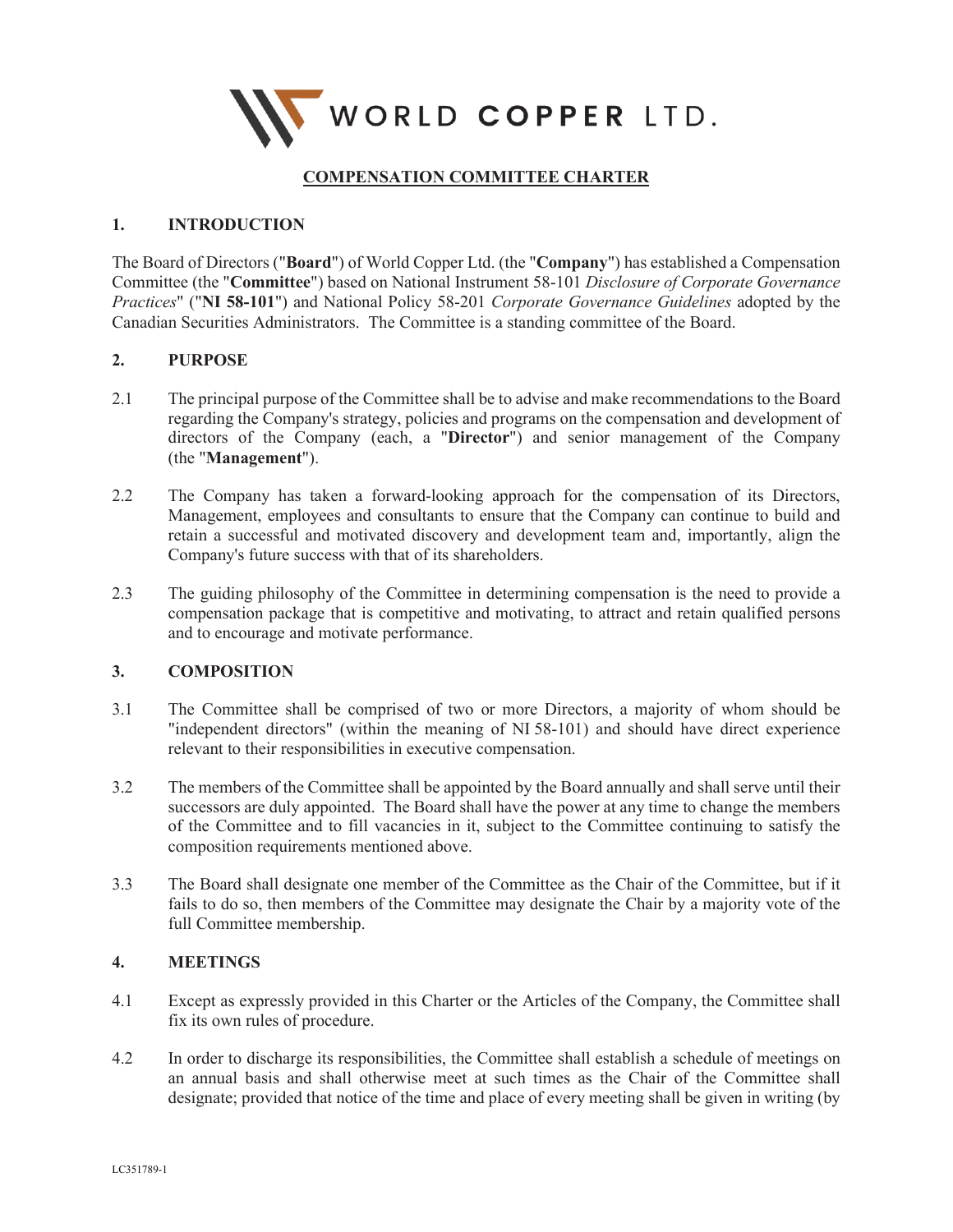email or facsimile) to each member of the Committee at least 48 hours prior to the time fixed for such meeting.

- 4.3 At all meetings of the Committee, the presence of a majority of the members shall constitute a quorum for the transaction of the business and the vote of a majority of the members present shall be the act of the Committee.
- 4.4 Members of the Committee may participate in a meeting of the Committee by means of such telephonic, electronic or other communication facilities as to permit all persons participating in the meeting to communicate adequately with each other, and a member participating in such a meeting by any such means is deemed to be present at that meeting.
- 4.5 The Committee shall maintain written minutes of its meetings, which minutes shall be filed with the minutes of the meetings of the Board. The Committee shall make regular reports of its meetings to the Board, directly or through its Chair, accompanied by any recommendations to the Board approved by the Committee.
- 4.6 Any action required or permitted to be taken at any meeting of the Committee may be taken without a meeting if all of its members consent in writing to the action and such writing is filed with the records of proceedings of the Committee.
- 4.7 Directors not on the Committee may attend meetings at their discretion. At the request of the Chair of the Committee, members of Management and outside consultants shall attend Committee meetings.

#### **5. AUTHORITY AND RESPONSIBILITIES**

- 5.1 The Committee shall have the principal roles and responsibilities as are more particularly set forth in Section 5.2 below. The Committee shall also carry out any other responsibilities and duties delegated to it by the Board from time to time related to and as required by changing business, legislative, regulatory, legal or other conditions.
- 5.2 The principal roles and responsibilities of the Committee shall include:
	- (a) reviewing and assessing the adequacy of this Charter from time to time and, where necessary, recommending changes to this Charter;
	- (b) considering and reviewing the adequacy and form of compensation of Directors and Management so as to ensure that the compensation reflects the Directors and Management's skill and experience levels, and the risks and responsibilities of such positions;
	- (c) making recommendations to the Board for approval in respect of the amount and composition of the compensation to be paid to Management;
	- (d) making recommendations to the Board for approval in respect of the amount and composition of compensation to be paid to members of the Board and the committees thereof;
	- (e) reviewing and approving the corporate goals and objectives relevant to Management, evaluating their performance in light of these goals and objectives and making recommendations to the Board with respect to Management's compensation based on this evaluation;